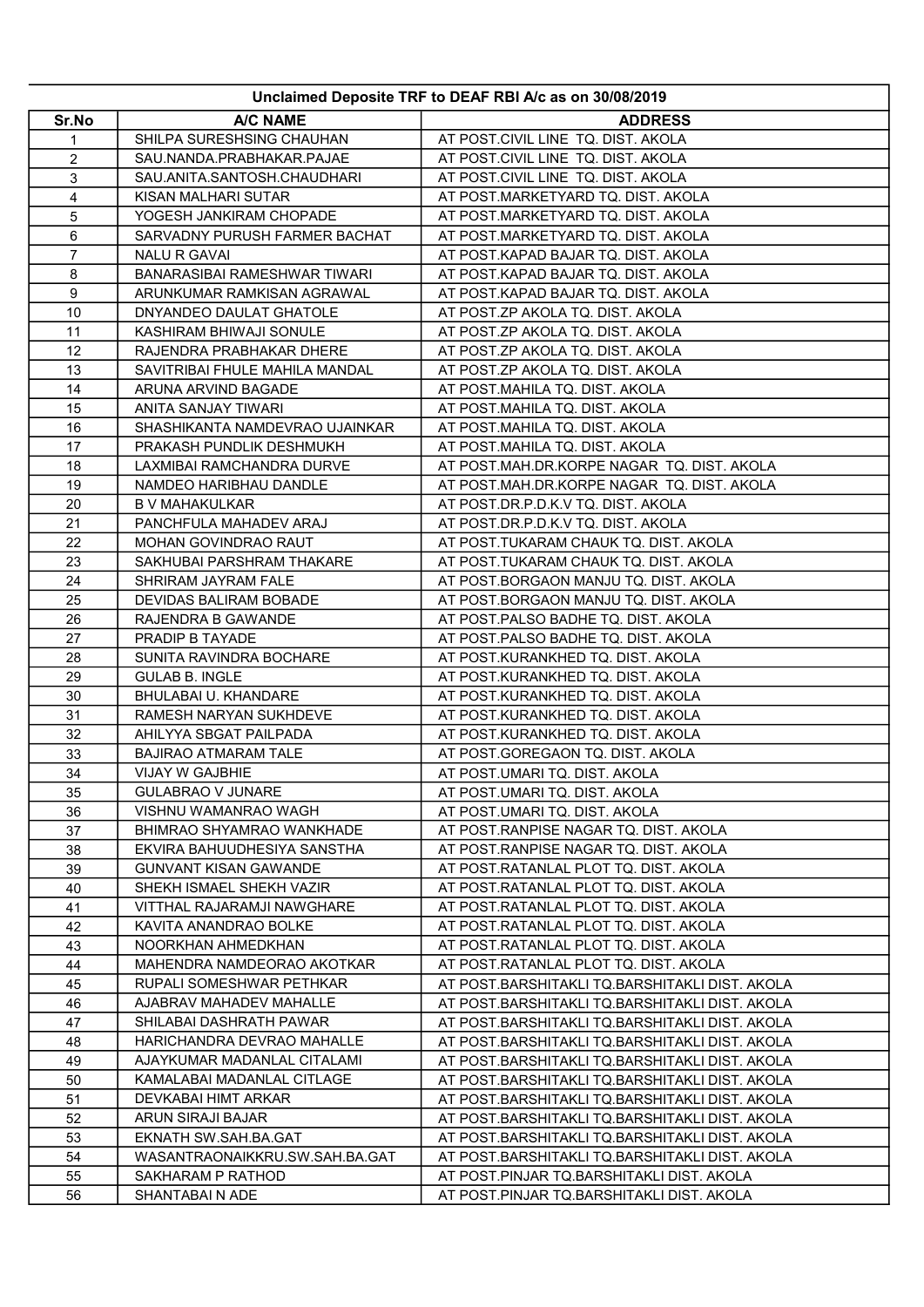| 57      | DEVIDASH TUKARAM INGOLE        | AT POST.MAHAN TQ.BARSHITAKLI DIST. AKOLA         |
|---------|--------------------------------|--------------------------------------------------|
| 58      | REKHABAI N SEVALKAR            | AT POST.MAHAN TQ.BARSHITAKLI DIST. AKOLA         |
| 59      | JAYSHRI K CHAPARE              | AT POST.MAHAN TQ.BARSHITAKLI DIST. AKOLA         |
| 60      | JAL SWARAJ GRAM P.P.WAGH       | AT POST.MAHAN TQ.BARSHITAKLI DIST. AKOLA         |
| 61      | JAYBHAVANI MATA MAHILA B GAT   | AT POST.MAHAN TQ.BARSHITAKLI DIST. AKOLA         |
| 62      | SHESHRAO MUGDAL WARGE          | AT POST.DHABA TQ.BARSHITAKLI DIST. AKOLA         |
| 63      | MANORAMA MURALIDHAR WALSINGE   | AT POST.AKOT MAIN TQ.AKOT DIST. AKOLA            |
| 64      | SHASHIKANT LAXMINARAYAN MALANI | AT POST.AKOT MAIN TQ.AKOT DIST. AKOLA            |
| 65      | SHYAMLAL KISANGOPAL RATHI      | AT POST.AKOT MAIN TQ.AKOT DIST. AKOLA            |
| 66      | SHRAWAN BALERAM LBADE          | AT POST.AKOT MAIN TQ.AKOT DIST. AKOLA            |
| 67      | DIPSING HIMATA CHAUWHAN        | AT POST.AKOT MAIN TQ.AKOT DIST. AKOLA            |
| 68      | SHANTARAM RAGHUNATH DHUMALE    | AT POST.AKOT MAIN TQ.AKOT DIST. AKOLA            |
| 69      | <b>GAJANAN SAKHARAM RAUT</b>   | AT POST.AKOT MAIN TQ.AKOT DIST. AKOLA            |
| 70      | VINAYAK NAMDEVRAO JAYLE        | AT POST.AKOT MAIN TQ.AKOT DIST. AKOLA            |
| 71      | SAWETARIBAI.FULE.MAHELA,B,G    | AT POST.AKOT MAIN TQ.AKOT DIST. AKOLA            |
| 72      | DNYANDEEP S.B.G. BORDI         | AT POST.AKOT MAIN TQ.AKOT DIST. AKOLA            |
| 73      | MUKUND RAMCHANDRA DEVARE       | AT POST.AKOT CITY TQ.AKOT DIST. AKOLA            |
| 74      | JAGDBA SETAKARI S S BACHAT     | AT POST.AKOT CITY TQ.AKOT DIST. AKOLA            |
| 75      | USHA TULSHIDAS RAYBOLE         | AT POST.AKOT NARSHING MANDIR TQ.AKOT DIST. AKOLA |
| 76      | DADARAO RAMRAO BONDE           | AT POST.AKOT NARSHING MANDIR TQ.AKOT DIST. AKOLA |
| $77 \,$ | SANJABRAO UDEBHAN DHANDE       | AT POST.SAVARA TQ.AKOT DIST. AKOLA               |
| 78      | DROPADABAI MUKUTRAO RAIBOLE    | AT POST.RAUNDALA TQ.AKOT DIST. AKOLA             |
| 79      | <b>TULSABAI MAHADEO FALKE</b>  | AT POST. CHOTTA BAZARTQ.AKOT DIST. AKOLA         |
| 80      | SAILABAI MARUTI SHIVARKAR      | AT POST. AKOLKHED TQ.AKOT DIST. AKOLA            |
| 81      | PRALHAD SAMPAT PIMPALE         | AT POST. KUTASA TQ.AKOT DIST. AKOLA              |
| 82      | PARYANBAI SUKHADEV SARKATE     | AT POST. MUNDGAON TQ.AKOT DIST. AKOLA            |
| 83      | SHANKAR KISAN UMALE            | AT POST. TELHARA MAIN TQ. TELHARA DIST. AKOLA    |
| 84      | <b>VAISHLI VIJAY DHOLE</b>     | AT POST.TELHARA MAIN TQ.TELHARA DIST. AKOLA      |
| 85      | SHANTARAM A DANDAGE            | AT POST.HIWARKHED TQ.TELHARA DIST. AKOLA         |
| 86      | VASUDAV NARAYAN ASWAR          | AT POST.HIWARKHED TQ.TELHARA DIST. AKOLA         |
| 87      | <b>BALWANT R SANGUNVEDHE</b>   | AT POST.HIWARKHED TQ.TELHARA DIST. AKOLA         |
| 88      | VARSHA NARANDRA BHOPLE         | AT POST.HIWARKHED TQ.TELHARA DIST. AKOLA         |
| 89      | LALITKUMAR DHANIRAM AGRAWAL    | AT POST.AADSUL TQ.TELHARA DIST. AKOLA            |
| 90      | PRALHAD NATHHUJI MAHALLE       | AT POST.AADSUL TQ.TELHARA DIST. AKOLA            |
| 91      | SUNIL PRALHAD SONONE           | AT POST.BALAPUR TQ.BALAPUR DIST. AKOLA           |
| 92      | SHAMRAO SAMPAT MATE            | AT POST.BALAPUR TQ.BALAPUR DIST. AKOLA           |
| 93      | YUSUF KHA HNIFKHA              | AT POST.BALAPUR TQ.BALAPUR DIST. AKOLA           |
| 94      | SANTOSH SUYRBHAN ROKDE         | AT POST.BALAPUR TQ.BALAPUR DIST. AKOLA           |
| 95      | DEVKABAI SHIVLAL MHAISANE      | AT POST.BALAPUR TQ.BALAPUR DIST. AKOLA           |
| 96      | TOTARAM MOTIRAM KHONGE         | AT POST BALAPUR TQ BALAPUR DIST. AKOLA           |
| 97      | <b>MHADEO NTHUSIG BAGHEL</b>   | AT POST BALAPUR TO BALAPUR DIST. AKOLA           |
| 98      | SHABBIR HUSEN SHAIKH KAU       | AT POST.BALAPUR TQ.BALAPUR DIST. AKOLA           |
| 99      | SHAIKH CHAND GAFFUR            | AT POST.BALAPUR TQ.BALAPUR DIST. AKOLA           |
| 100     | NIRALA MAHADEO WANKHADE        | AT POST BALAPUR TQ BALAPUR DIST. AKOLA           |
| 101     | A JBBAR SK MOBIN               | AT POST.BALAPUR TQ.BALAPUR DIST. AKOLA           |
| 102     | M.RA.BAHU.EDU.SOCIETY          | AT POST BALAPUR TO BALAPUR DIST. AKOLA           |
| 103     | PRAMILA HARICHANDRA DOGANRE    | AT POST.WADEGAON TQ.BALAPUR DIST. AKOLA          |
| 104     | G P AND SVACHCHATA S BELURA    | AT POST.WADEGAON TQ.BALAPUR DIST. AKOLA          |
| 105     | A KADAR A LAKIR                | AT POST.WADEGAON TQ.BALAPUR DIST. AKOLA          |
| 106     | <b>DEORAO RAMU WARGE</b>       | AT POST.WADEGAON TQ.BALAPUR DIST. AKOLA          |
| 107     | SEWA SAH SO NIMBA              | AT POST.NIMBA TQ.BALAPUR DIST. AKOLA             |
| 108     | BHIMRAO BHONAGI WANKHADE       | AT POST.NIMBA TQ.BALAPUR DIST. AKOLA             |
| 109     | KRISHNARAO B DESHMUKH          | AT POST.NIMBA TQ.BALAPUR DIST. AKOLA             |
| 110     | PANJABRAO B CHAVHAN            | AT POST.NIMBA TQ.BALAPUR DIST. AKOLA             |
| 111     | PUNAMCHAND B AGAAVAL           | AT POST.NIMBA TQ.BALAPUR DIST. AKOLA             |
| 112     | SHRIRAM DASHARATH BHARNE       | AT POST.PARAS TQ.BALAPUR DIST. AKOLA             |
| 113     | RAJUSABAI UTTAM SIRSAT         | AT POST PARAS TO BALAPUR DIST. AKOLA             |
| 114     | MIRBAJKHAN ABBAS KHAN          | AT POST.HATRUN TQ.BALAPUR DIST. AKOLA            |
| 115     | BHUSHAN SHRIKRUSHANA VAIRALE   | AT POST.HATRUN TQ.BALAPUR DIST. AKOLA            |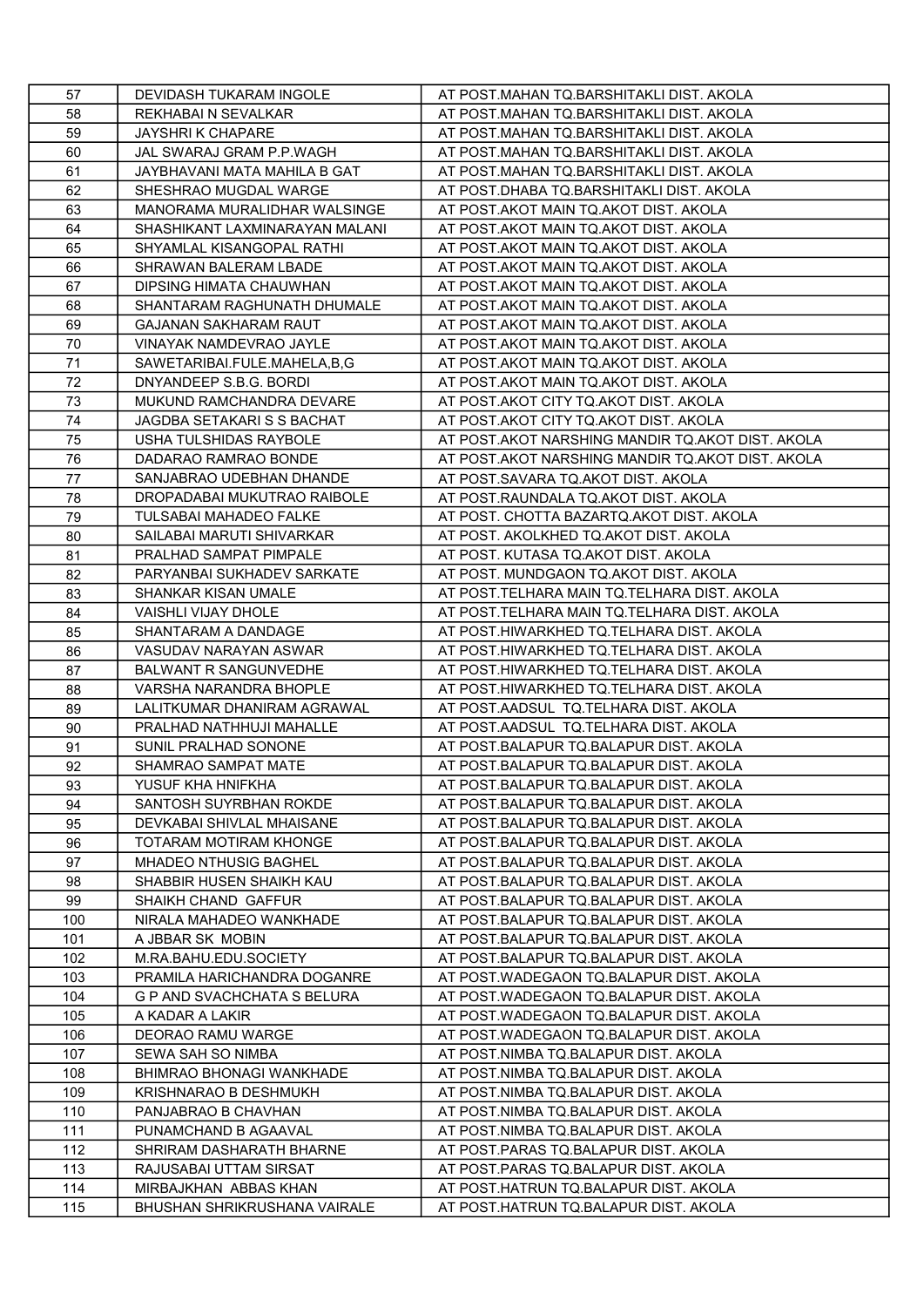| 116 | DNANDEO MAHADEO VAHOKAR              | AT POST. VYALA TQ. BALAPUR DIST. AKOLA            |
|-----|--------------------------------------|---------------------------------------------------|
| 117 | MO.SALIMULLA RAHEMAN                 | AT POST. PATUR TQ. PATUR DIST. AKOLA              |
| 118 | KISAN JAGDEO ANDHARE                 | AT POST. PATUR TO. PATUR DIST. AKOLA              |
| 119 | WYANKATRAO KASHIRAM DESHAMUKHA       | AT POST.PATUR TQ.PATUR DIST. AKOLA                |
| 120 | SAMADHAN BALCHANDRA RATHOD           | AT POST.PATUR TQ.PATUR DIST. AKOLA                |
| 121 | NASEHAJABIN PITAABDUL KHAN           | AT POST PATUR TO PATUR DIST. AKOLA                |
| 122 | SANTOSH NAMDEORAO GHUGE              | AT POST PATUR TO PATUR DIST. AKOLA                |
| 123 | MO.EKBAL MO.HUSEN                    | AT POST PATUR TO PATUR DIST. AKOLA                |
| 124 | SANTHKRUPA SU BERO SA                | AT POST.PATUR TQ.PATUR DIST. AKOLA                |
| 125 | PUSHPA JANARDHAN RAUT                | AT POST.CHANNI TQ.PATUR DIST. AKOLA               |
| 126 | <b>DUDH U SACHANNI</b>               | AT POST.CHANNI TQ.PATUR DIST. AKOLA               |
| 127 | MOHONODIN FAIRACHAND                 | AT POST AALEGAO TQ PATUR DIST. AKOLA              |
| 128 | ATAMARAM DEVJI DAKHORE               | AT POST.AALEGAO TQ.PATUR DIST. AKOLA              |
| 129 | <b>VIJAY PRAKASH KALDATE</b>         | AT POST.AALEGAO TQ.PATUR DIST. AKOLA              |
| 130 | SAI LIYAKAT ALI SAI YASMIN           | AT POST.AALEGAO TQ.PATUR DIST. AKOLA              |
| 131 | MOHANLAL BANSHILAL SIKCHI            | AT POST.MURTIZAPUR MAIN TQ.MURTIZAPUR DIST. AKOLA |
| 132 | RAMESH NARAYAN SUKHADEVE             | AT POST.MURTIZAPUR MAIN TQ.MURTIZAPUR DIST. AKOLA |
| 133 | UKANDRAO SITARAM VIR                 | AT POST.MURTIZAPUR MAIN TQ.MURTIZAPUR DIST. AKOLA |
| 134 | MANKARNABAI RAMRAO JAVRAKAR          | AT POST.MURTIZAPUR MAIN TQ.MURTIZAPUR DIST. AKOLA |
| 135 | ANITA SURESH INGALE                  | AT POST.MURTIZAPUR MAIN TQ.MURTIZAPUR DIST. AKOLA |
| 136 | RADHESHYAM MOTILAL AGRAVAL           | AT POST MURTIZAPUR MAIN TO MURTIZAPUR DIST. AKOLA |
| 137 | <b>JANRAO RAMKHURSAN MULE</b>        | AT POST.MURTIZAPUR MAIN TQ.MURTIZAPUR DIST. AKOLA |
| 138 | <b>GRAMPANCHAYAT VIRAHIT PANI P.</b> | AT POST.MURTIZAPUR MAIN TQ.MURTIZAPUR DIST. AKOLA |
| 139 | PRASHANT N INGOLE                    | <b>AKOLA</b>                                      |
| 140 | DIPAK NARAYAN RAJPAL                 | <b>AKOLA</b>                                      |
| 141 | SHASHIKALA RAMRAO POLKAR             | <b>AKOLA</b>                                      |
| 142 | RAMBHAU SAHEBRAO DHANDGE             | <b>AKOLA</b>                                      |
| 143 | EKTA MAHILA BACHAT GAT               | <b>AKOLA</b>                                      |
| 144 | NIYOJIT SAKHI S.MAHILA SOC           | <b>AKOLA</b>                                      |
| 145 | BADSHAH RABI KHAN                    | AT POST.MURTIZAPUR CITY TQ.MURTIZAPUR DIST. AKOLA |
| 146 | <b>ASHA ASHOK PATIL</b>              | AT POST.MURTIZAPUR CITY TO.MURTIZAPUR DIST. AKOLA |
| 147 | ATUL MANOHAR LONKAR                  | AT POST.MURTIZAPUR CITY TQ.MURTIZAPUR DIST. AKOLA |
| 148 | KESHV TUKARAM ASHTIKAR               | AT POST.MURTIZAPUR CITY TO.MURTIZAPUR DIST. AKOLA |
| 149 | RASHTRAMATA MA.JIJAU BHAU.SOC        | AT POST MANA TO MURTIZAPUR DIST. AKOLA            |
| 150 | <b>BHAGWAN KESHRAO MOHOD</b>         | AT POST.KARANJA MAIN.TQ.KARANJA DIST. WASHIM      |
| 151 | BHAGWAN KESHRAO MOHOD                | AT POST.KARANJA MAIN.TQ.KARANJA DIST. WASHIM      |
| 152 | ARUN KRISHANAAPPA MAHAJAN            | AT POST.KARANJA MAIN.TQ.KARANJA DIST. WASHIM      |
| 153 | VAMAN T MUGUL                        | AT POST.KARANJA MAIN.TQ.KARANJA DIST. WASHIM      |
| 154 | VINAYAK HARIKESHAV TIDKE             | AT POST.KARANJA MAIN.TQ.KARANJA DIST. WASHIM      |
| 155 | PRAMOD SHAYAMRAO CHAWARE             | AT POST.KARANJA MAIN.TQ.KARANJA DIST. WASHIM      |
| 156 | RAMESHWAR JAGANNATH RATHI            | AT POST.KARANJA MAIN.TQ.KARANJA DIST. WASHIM      |
| 157 | JANARDHAN KISAN GOPNARAYAN           | AT POST.KARANJA MAIN.TQ.KARANJA DIST. WASHIM      |
| 158 | <b>GHASERI HASAN GARWE</b>           | AT POST.KARANJA MAIN.TQ.KARANJA DIST. WASHIM      |
| 159 | PRADEEP BHAGWAN SURSE                | AT POST.KARANJA MAIN.TQ.KARANJA DIST. WASHIM      |
| 160 | PANDURANG GANUJI PANDHARE            | AT POST KARANJA MAIN TO KARANJA DIST. WASHIM      |
| 161 | HIRAMAN PUNDLIK AGAME                | AT POST.KARANJA MAIN.TQ.KARANJA DIST. WASHIM      |
| 162 | DEVENDRA BHAGWATRAO KALE             | AT POST.KARANJA MAIN.TQ.KARANJA DIST. WASHIM      |
| 163 | NILKANTH LAXMAN MURAKR               | AT POST.KARANJA MAIN.TQ.KARANJA DIST. WASHIM      |
| 164 | RAJABHAU SHANKARRAO DIGRASKAR        | AT POST.KARANJA MAIN.TQ.KARANJA DIST. WASHIM      |
| 165 | GAJANAN BALIRAM MOKHADKAR            | AT POST.KARANJA MAIN.TQ.KARANJA DIST. WASHIM      |
| 166 | JAYANT ABHAYKUMAR DARYAPURKAR        | AT POST.KARANJA MAIN.TQ.KARANJA DIST. WASHIM      |
| 167 | MUKESH SADASHIVAPPA MAHAJAN          | AT POST.KARANJA MAIN.TQ.KARANJA DIST. WASHIM      |
| 168 | TUKARAM SHAMRAO KATHOLE              | AT POST.KARANJA MAIN.TQ.KARANJA DIST. WASHIM      |
| 169 | KARANJA PRESS CLUB KARANJA           | AT POST.KARANJA MAIN.TQ.KARANJA DIST. WASHIM      |
| 170 | SWAMI SAMARTHA SW. SH. BA. GAT       | AT POST.KARANJA MAIN.TQ.KARANJA DIST. WASHIM      |
| 171 | AKTA SW. SH. BA. GAT PIMPRI          | AT POST.KARANJA MAIN.TQ.KARANJA DIST. WASHIM      |
| 172 | JAY BAJARANGSS.S.B.G.MURAMBI         | AT POST.KARANJA MAIN.TQ.KARANJA DIST. WASHIM      |
| 173 | JAYRAM M.SS.S.B.G.B.SHIVNI           | AT POST.KARANJA MAIN.TQ.KARANJA DIST. WASHIM      |
| 174 | VANHAKKA SAMITI KHERDA               | AT POST.KARANJA MAIN.TQ.KARANJA DIST. WASHIM      |
|     |                                      |                                                   |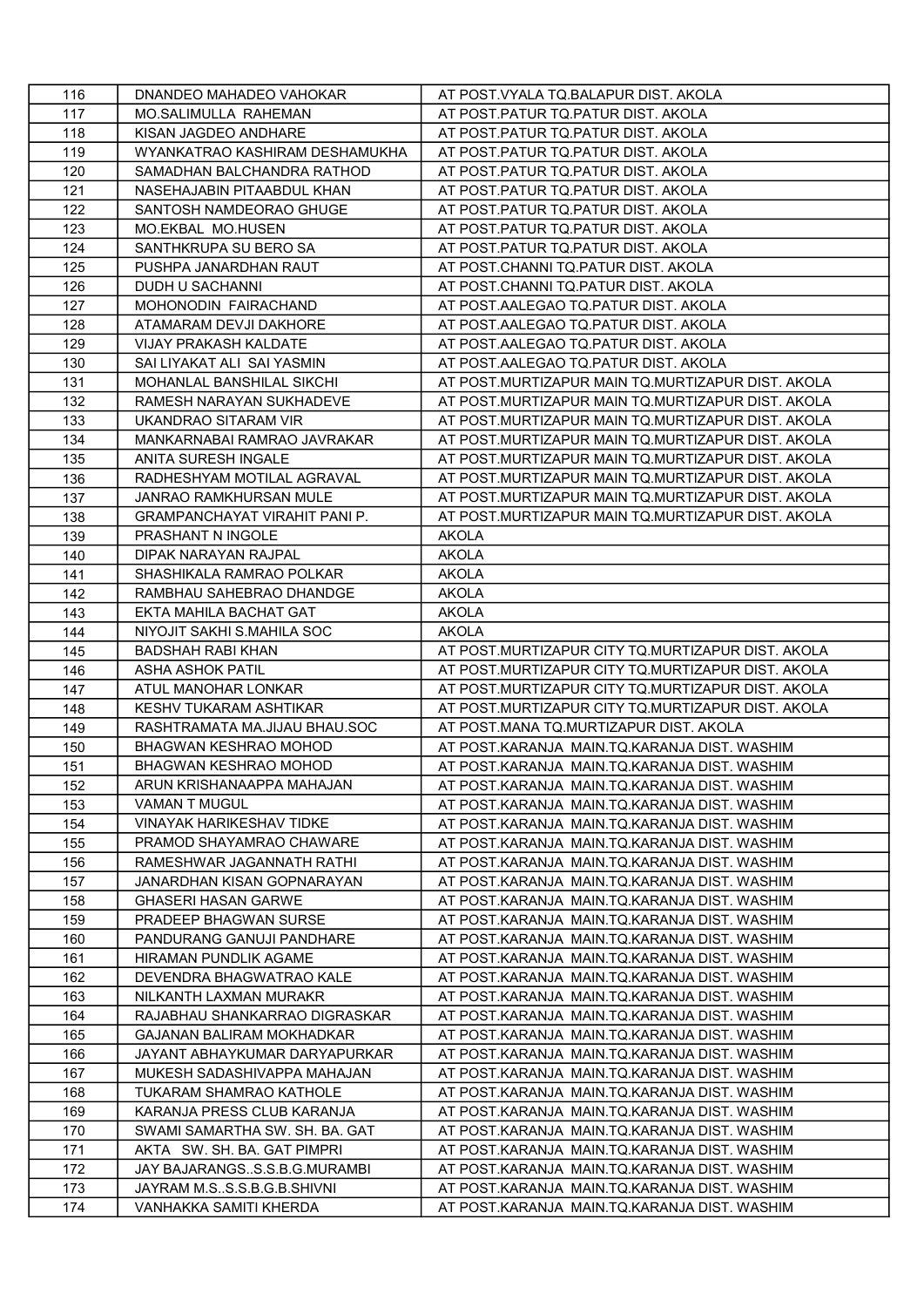| 175 | TANDA WASTI SUDHAR SAMITI G P     | AT POST.KAMARGAON .TQ.KARANJA DIST. WASHIM          |
|-----|-----------------------------------|-----------------------------------------------------|
| 176 | <b>KANHAIYA P SURJUSE</b>         | AT POST.KAMARGAON .TQ.KARANJA DIST. WASHIM          |
| 177 | PARWATA NARAYAN DUKRE             | AT POST.KAMARGAON .TQ.KARANJA DIST. WASHIM          |
| 178 | AFJALA GULSKHE                    | AT POST.KAMARGAON .TQ.KARANJA DIST. WASHIM          |
| 179 | BUDHAKALA N WANKHADE              | AT POST.KAMARGAON .TQ.KARANJA DIST. WASHIM          |
| 180 | VAN HAKKA SAMITI BELKHED-         | AT POST.KAMARGAON .TQ.KARANJA DIST. WASHIM          |
| 181 | CHANDRABHAGA LAXMAN UKE           | AT POST.UBARDA BAZAR .TQ.KARANJA DIST. WASHIM       |
| 182 | PRE AND SEC VAN HAKK SAMITI       | AT POST.UBARDA BAZAR .TQ.KARANJA DIST. WASHIM       |
| 183 | RATANLAL A JAYRWAL                | AT POST.MANGRULPIR MAIN .TQ MANGRULPIR DIST. WASHIM |
| 184 | RAMABAI RAMDAS CHAVHAN            | AT POST.MANGRULPIR MAIN .TQ MANGRULPIR DIST. WASHIM |
| 185 | DAYARAM BABUSING RATHOD           | AT POST.MANGRULPIR MAIN .TO MANGRULPIR DIST. WASHIM |
| 186 | DEVISING RATANSING RATHOD         | AT POST.MANGRULPIR MAIN .TQ MANGRULPIR DIST. WASHIM |
| 187 | B U JAYBHARE                      | AT POST.MANGRULPIR MAIN .TQ MANGRULPIR DIST. WASHIM |
| 188 | MA SHAKTI MAG. MAHILA SHIK.SAN    | AT POST.MANGRULPIR MAIN .TQ MANGRULPIR DIST. WASHIM |
| 189 | K PUNDLIKRAO DUDH UTPADAK         | AT POST.MANGRULPIR MAIN .TQ MANGRULPIR DIST. WASHIM |
| 190 | RAMKRUSHNA PATIL DOODH U.S.S.A    | AT POST.MANGRULPIR MAIN .TQ MANGRULPIR DIST. WASHIM |
| 191 | <b>RAMDAS T DUKARE</b>            | AT POST. SHELU BAZAR .TQ MANGRULPIR DIST. WASHIM    |
| 192 | DNYANDEO NAMDEO GUJAR             | AT POST.WANOJA .TQ MANGRULPIR DIST. WASHIM          |
| 193 | VASANTA SITARAM GAVALI            | AT POST.DANORA .TQ MANGRULPIR DIST. WASHIM          |
| 194 | <b>VISHANU SOPAN BHOYAR</b>       | AT POST.DANORA .TQ MANGRULPIR DIST. WASHIM          |
| 195 | VANHAKK SAMITI VASANTWADI         | AT POST.DANORA .TQ MANGRULPIR DIST. WASHIM          |
| 196 | MADHUKAR SURYAKANT LAKHANDE       | AT POST MANORA .TQ MANORA DIST. WASHIM              |
| 197 | DHANANJAY NARAYAN LOKHNADE        | AT POST MANORA .TQ MANORA DIST. WASHIM              |
| 198 | PUSHPLATA SHRAWAN PADE            | AT POST MANORA .TQ MANORA DIST. WASHIM              |
| 199 | SATISH MOTIRAM DHURAT             | AT POST.MANORA .TQ MANORA DIST. WASHIM              |
| 200 | VIJAYA CHAPATRAO RAUT             | AT POST.MANORA .TQ MANORA DIST. WASHIM              |
| 201 | MADHUKAR RAGHURAM HALDE           | AT POST.MANORA .TQ MANORA DIST. WASHIM              |
| 202 | RENUKA SUDHAKAR JADHAV            | AT POST.MANORA .TQ MANORA DIST. WASHIM              |
| 203 | KARIMSHAH UMRAVSHAH               | AT POST.MANORA .TQ MANORA DIST. WASHIM              |
| 204 | SUKHADEV TUKARAM ZALAKE           | AT POST.SHENDURJANA .TQ MANORA DIST. WASHIM         |
| 205 | NATTHU PURA RATHOD                | AT POST.SHENDURJANA .TQ MANORA DIST. WASHIM         |
| 206 | RAM PANDURANG RATHOD              | AT POST.SHENDURJANA .TQ MANORA DIST. WASHIM         |
| 207 | <b>INDIRABAI GULAB RATHOD</b>     | AT POST.SHENDURJANA .TQ MANORA DIST. WASHIM         |
| 208 | <b>BABARAO NANU PAWAR</b>         | AT POST.SHENDURJANA .TQ MANORA DIST. WASHIM         |
| 209 | UMABAI VILASH RAUT                | AT POST.SHENDURJANA .TQ MANORA DIST. WASHIM         |
| 210 | VASUDEV PARASRAM KALE             | AT POST.SHENDURJANA .TQ MANORA DIST. WASHIM         |
| 211 | INDUBAI VASUDEV KALE              | AT POST.SHENDURJANA .TQ MANORA DIST. WASHIM         |
| 212 | RAMBHAU MANIKRAO GAVANDE          | AT POST.SHENDURJANA .TQ MANORA DIST. WASHIM         |
| 213 | V.P. P. Y.K. HALDA                | AT POST.SAKHARDOH .TQ MANORA DIST. WASHIM           |
| 214 | WASHIM TQ.SAH KHAREDI VIKRI SA    | AT POST.WASHIM MAIN TQ.WASHIM DIST. WASHIM          |
| 215 | WAMAN PANDUJI WANKHEDE            | AT POST.WASHIM MAIN TQ.WASHIM DIST. WASHIM          |
| 216 | <b>GAJAYAN RAMKRUSHAN DHOBALE</b> | AT POST.WASHIM MAIN TQ.WASHIM DIST. WASHIM          |
| 217 | PANDUJI SAMPAT KAKADE             | AT POST. WASHIM MAIN TO. WASHIM DIST. WASHIM        |
| 218 | SAU REKHA SHAMARAO UNDAL          | AT POST.WASHIM MAIN TQ.WASHIM DIST. WASHIM          |
| 219 | MANOHAR SHANKARAO CHOUDHARI       | AT POST.WASHIM MAIN TQ.WASHIM DIST. WASHIM          |
| 220 | HARIHAR TUKAPA PIMPALE            | AT POST.WASHIM MAIN TQ.WASHIM DIST. WASHIM          |
| 221 | MAROTI DINAJI KHOLE               | AT POST.WASHIM MAIN TO.WASHIM DIST. WASHIM          |
| 222 | SANTOSH RAMBHU PAYAGHAN           | AT POST.WASHIM MAIN TQ.WASHIM DIST. WASHIM          |
| 223 | PRALHAD BHAGAWAN PAYAGHAN         | AT POST.WASHIM MAIN TQ.WASHIM DIST. WASHIM          |
| 224 | BABAN TUKARAM SAVLE AND SA        | AT POST.WASHIM MAIN TQ.WASHIM DIST. WASHIM          |
| 225 | ABHIMAN CHOKHAJI BHALERAO         | AT POST.WASHIM MAIN TQ.WASHIM DIST. WASHIM          |
| 226 | RAJU MAHADEO KHADE                | AT POST.WASHIM MAIN TQ.WASHIM DIST. WASHIM          |
| 227 | SHIVAJI MAROTI GHUGE              | AT POST.WASHIM MAIN TQ.WASHIM DIST. WASHIM          |
| 228 | ASHVINI SHIVAJI GHUGE             | AT POST.WASHIM MAIN TQ.WASHIM DIST. WASHIM          |
| 229 | SHE HARUN SHE MADAR               | AT POST.WASHIM MAIN TQ.WASHIM DIST. WASHIM          |
| 230 | JANATA RAJA S.S. PURUSH BACHAT    | AT POST.WASHIM MAIN TQ.WASHIM DIST. WASHIM          |
| 231 | MARATHA PRATISHTHAN WASHIM R.N    | AT POST.WASHIM MAIN TQ.WASHIM DIST. WASHIM          |
| 232 | SAMBHA BHAVANI RAUT               | AT POST.WASHIM CITY TQ.WASHIM DIST. WASHIM          |
| 233 | KARANTIVIR LAUJI V. MANDIR WAS    | AT POST. WASHIM CITY TO. WASHIM DIST. WASHIM        |